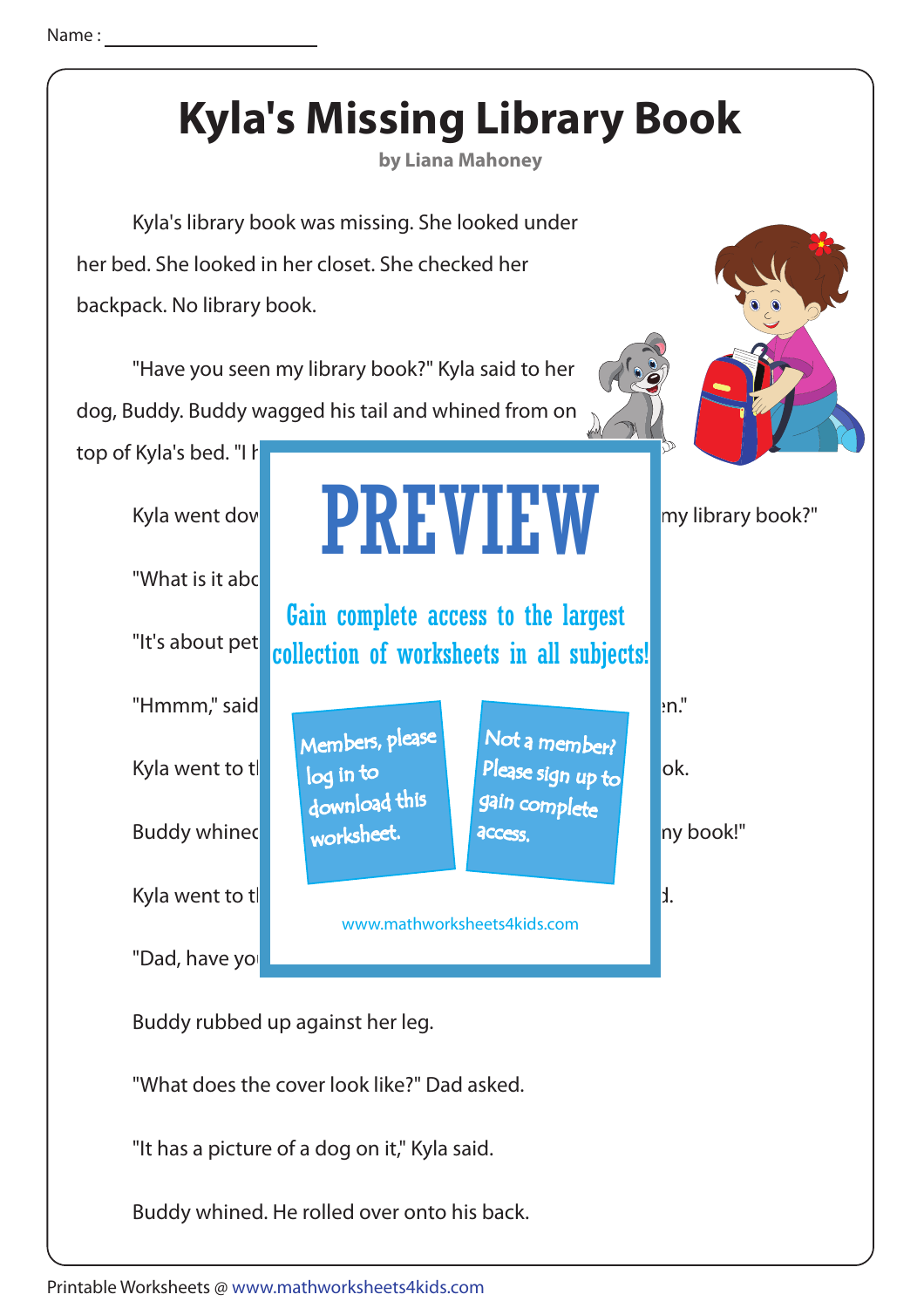"Not now, Buddy!" Kyla said. "I really need to find my library book!"

"I haven't seen it," Dad asked. "Did you check your bedroom?"

"Yes," Kyla said. "I checked everywhere!"

Buddy whined. He ran around Kyla's feet.

 Dad and Kyla laughed. "Maybe Buddy took it, Kyla! You did say it had a picture of a dog on the cover."

Just then, Bud

was on her bed, right under Buddy's from paws. It had been there are all along!

laughed and took the book from under the book  $\frac{1}{2}$  from under  $\frac{1}{2}$  head. She rubbed Buddy's belly. She petted his software his software then she opened the book to page one. She couldn't help bu

Dogs make great performance but the local person local person local person local person local person local per

## This time, it was Kylanda who followed him. PREVIEW

Buddy ran all to **Gain complete access to the largest** and bed, right where he had been before. Kyl collection of worksheets in all subjects! eyes. The library book

> Members, please download this worksheet. log in to

Not a member? gain complete Please sign up to **access** 

www.mathworksheets4kids.com

"I guess you just completed by the said of a member? Buddy?" Kyla said. She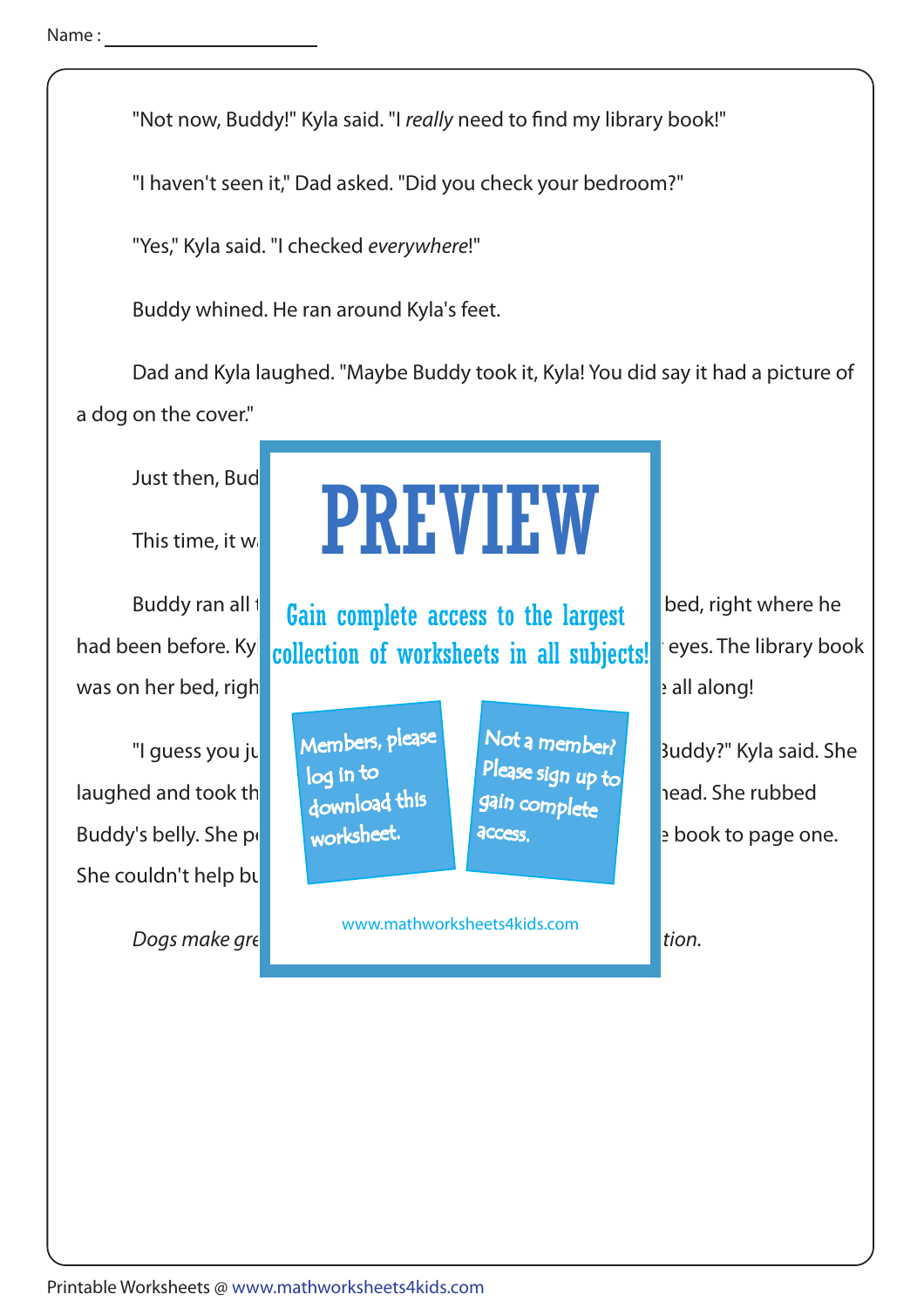